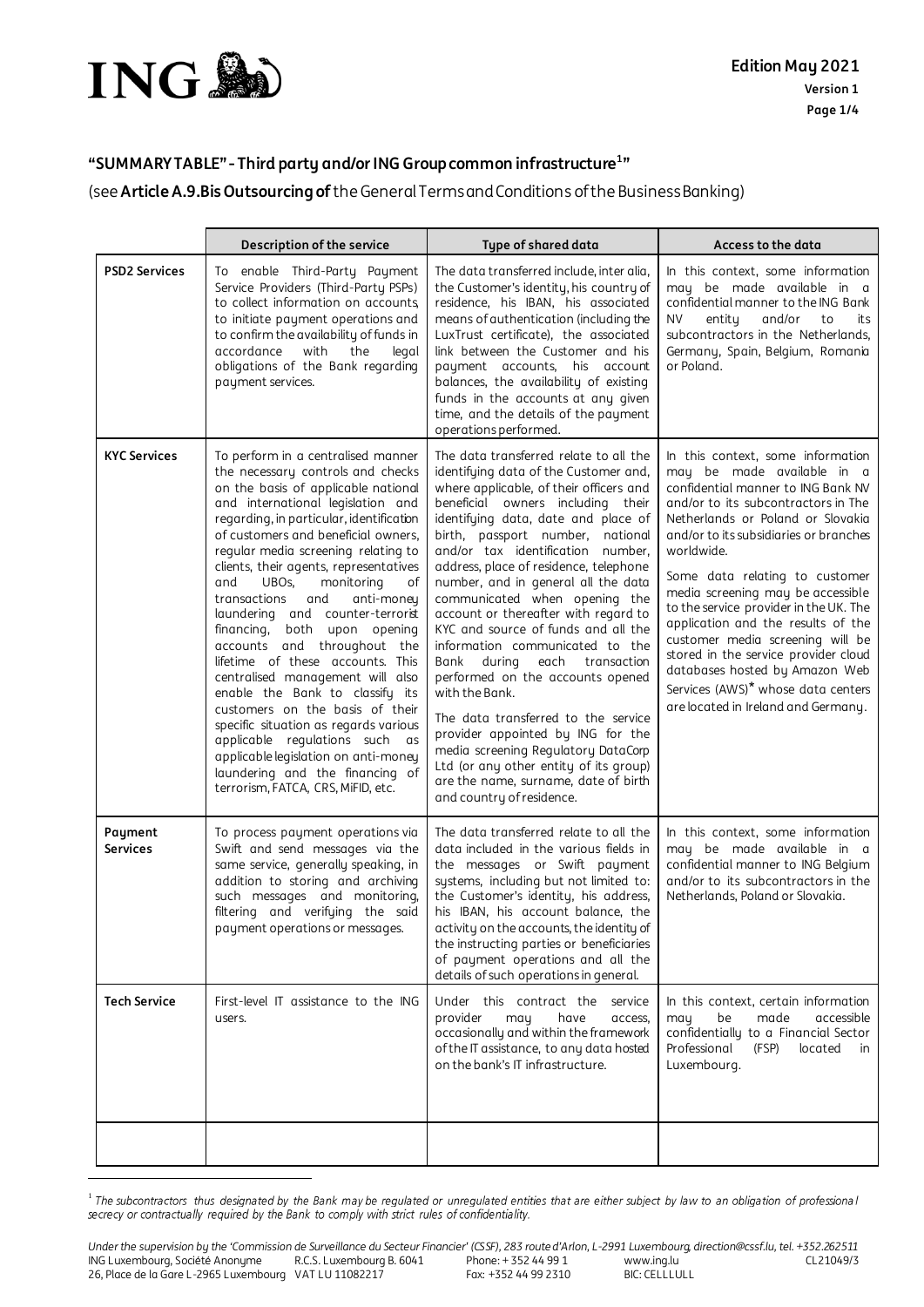

| IT infrastructure<br>services                              | Employees<br>work<br>station<br>infrastructure, managed by ING Bank<br>NV (Netherlands) allowing a secure<br>workplace environment including<br>service, active directory<br>email<br>service and mobile application<br>management service as well as<br>physical desktops, File Servers and<br>Shared Service Desk.<br>Making available, via a cloud<br>computing-type<br>infrastructure<br>managed by ING Bank NV (in the<br>Netherlands) items and applications<br>enabling a data store to be<br>managed. | The data transferred concerns the<br>email service, active directory service<br>and mobile application management<br>of ING Staff.<br>The, Customer's data that may be<br>transferred<br>include<br>(without)<br>limitation): name, email address,<br>phone number, company name, email<br>content and attachments.<br>The data transferred in the private<br>cloud computing infrastructure are the<br>same as mentioned in the KYC and<br>credit and market risks management<br>services.                                                                                                                                                                                                     | In this context, some<br>limited<br>information may be made available<br>in a confidential manner to ING Bank<br>NV (Netherlands) and/or to its<br>partners in Poland, I and Ireland.<br>The Bank's platforms, applications<br>and data will remain in the European<br>Union Data Centers of Microsoft<br>Azure (cloud) <sup>*</sup> which are located in<br>Austria, Finland, Ireland,<br>and<br>Netherlands.<br>Regarding the ING private cloud<br>managed by ING Bank NV, only<br>Luxembourg ING's employees have<br>access to these data. |
|------------------------------------------------------------|---------------------------------------------------------------------------------------------------------------------------------------------------------------------------------------------------------------------------------------------------------------------------------------------------------------------------------------------------------------------------------------------------------------------------------------------------------------------------------------------------------------|-------------------------------------------------------------------------------------------------------------------------------------------------------------------------------------------------------------------------------------------------------------------------------------------------------------------------------------------------------------------------------------------------------------------------------------------------------------------------------------------------------------------------------------------------------------------------------------------------------------------------------------------------------------------------------------------------|-----------------------------------------------------------------------------------------------------------------------------------------------------------------------------------------------------------------------------------------------------------------------------------------------------------------------------------------------------------------------------------------------------------------------------------------------------------------------------------------------------------------------------------------------|
| <b>Services</b><br>relating<br>account<br>to<br>statements | Account statement formatting and<br>printing service.                                                                                                                                                                                                                                                                                                                                                                                                                                                         | The data transferred concern the<br>name and the first name, the address,<br>the account number, the movements<br>and the balance of the accounts.                                                                                                                                                                                                                                                                                                                                                                                                                                                                                                                                              | In this context, certain information<br>may be made accessible in a<br>confidential manner to a Financial<br>Sector Professional (FSP) located in<br>Luxembourg, and ING Belgium for<br>the formatting of any type of<br>costumer mailings.                                                                                                                                                                                                                                                                                                   |
| Credit<br>Risk<br>Management<br><b>Services</b>            | Orchestrating and storing credit<br>decisions centrally, determining<br>credit limits and exposure per<br>customer<br>Modelling, monitoring of credit risks<br>in general, internal and external<br>reporting of the bank's credit risks<br>exposure under "business as usual"<br>as well as under stress conditions.                                                                                                                                                                                         | The data transferred include all the<br>information<br>relating<br>credit<br>to<br>applications<br>and<br>supporting<br>documentation.<br>It includes notably, the identity of the<br>Customer, the object being financed,<br>the Customer's ownership structure,<br>the identity of investors, know your<br>customer due diligence information,<br>financial data of the Customer (such as<br>balance sheet, turnover, number of<br>employees, performance) and any<br>other financial information held by the<br>Bank in relation to the Customer (such<br>as credit or debit balance, existing<br>credit facilities or other loans granted<br>by the Bank and their outstanding<br>amounts). | In this context, some information<br>may be made available in a<br>confidential manner to ING Bank NV<br>in the Netherlands and/or to its<br>subsidiaries or branches worldwide.                                                                                                                                                                                                                                                                                                                                                              |
| Market<br>Risk<br>Management<br><b>Services</b>            | Modelling and monitoring of the<br>market risks in general, internal<br>reportings and exporting of the<br>bank's interest rate tradings risks<br>and liquidity risks.                                                                                                                                                                                                                                                                                                                                        | The data transferred are of a financial<br>nature: customer reference, account<br>number, account balance, timetables,<br>type and characteristics of the<br>products subscribed to, remuneration<br>conditions, etc.                                                                                                                                                                                                                                                                                                                                                                                                                                                                           | In this context, some information<br>may be made available in a<br>confidential manner to ING Bank NV<br>in the Netherlands or to its<br>subsidiary in Belgium.                                                                                                                                                                                                                                                                                                                                                                               |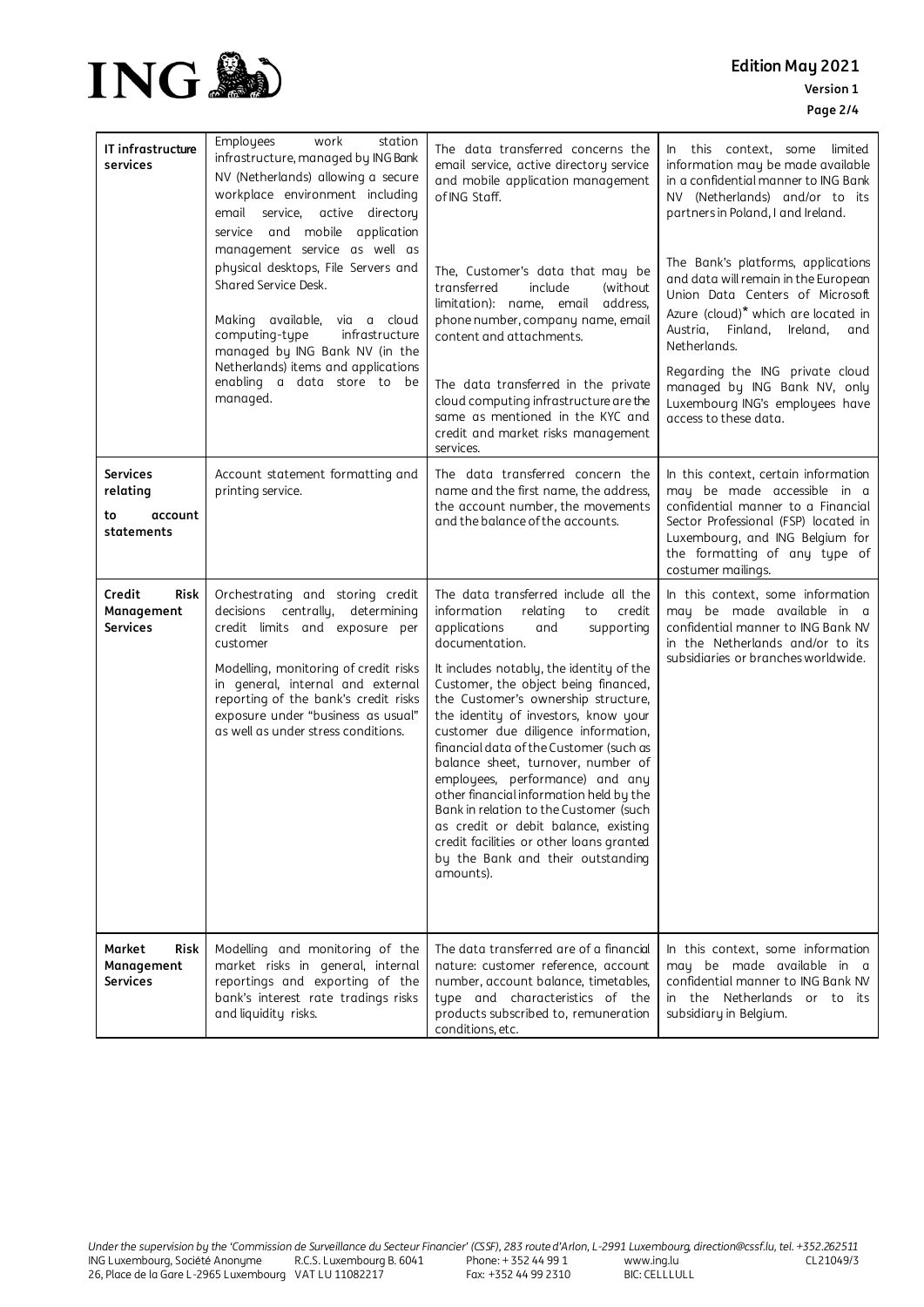**Edition May 2021 Version 1 Page 3/4**



| My ING - Home<br><b>Banking</b>                                                    | To offer a self-service web-banking<br>platform on mobile and web<br>applications.                                                                                                                                                                                         | The data transferred include, interalia,<br>the Customer's identity and the<br>required data to manage daily bank<br>activities amongst others:<br>Authentication and security<br>$\bullet$<br>Product Overview (Current<br>accounts, Saving accounts,<br>Visa<br>accounts,<br>Loan<br>accounts)<br>Payments (SEPA Payments,<br>Standing orders, Beneficiary<br>management)<br>Mobile<br>Payments<br>with<br>$\bullet$<br>Payconiq<br>Alerts (email<br>and<br>push<br>٠<br>notifications)<br>External<br>Account<br>٠<br>Aggregation<br>Secured messaging<br>$\bullet$<br>Electronic documents                                                        | In this context, some information<br>may be made available in a<br>confidential manner to the ING Bank<br>NV.<br>entity<br>and/or<br>to<br>its<br>subcontractors in the Netherlands,<br>Belgium or Poland. |
|------------------------------------------------------------------------------------|----------------------------------------------------------------------------------------------------------------------------------------------------------------------------------------------------------------------------------------------------------------------------|-------------------------------------------------------------------------------------------------------------------------------------------------------------------------------------------------------------------------------------------------------------------------------------------------------------------------------------------------------------------------------------------------------------------------------------------------------------------------------------------------------------------------------------------------------------------------------------------------------------------------------------------------------|------------------------------------------------------------------------------------------------------------------------------------------------------------------------------------------------------------|
| Customer<br>Relationship<br>Management<br><b>Services</b>                          | To register, view and share on<br>centralised platforms within ING<br>Bank NV<br>and its<br>subsidiaries<br>information supplied<br>by<br>the<br>Customer and any other information<br>relating to the Customer which<br>enables the Bank to better serve the<br>Customer. | The data transferred include among<br>others:<br>data of the Customer,<br>$\bullet$<br>notably the Customer's<br>identity, address, ownership<br>structure, industry, town<br>and country of<br>incorporation;<br>data of Customer's contact<br>٠<br>persons including name,<br>address, job title, date of<br>birth and contact details<br>such as telephone number,<br>email address, LinkedIn<br>profile.<br>data from Customer<br>$\bullet$<br>interactions, such as<br>meeting minutes,<br>participation to campaigns<br>and events<br>product characteristics,<br>such as credit and market<br>risk limits, outstanding,<br>account references. | In this context, some information<br>may be made available in a<br>confidential manner to ING Bank NV<br>in the Netherlands and/or to its<br>subsidiaries or branches worldwide.                           |
| Central services<br>linked<br>to<br>transactions on<br>Financial<br><b>Markets</b> | All financial market transactions are<br>recorded in ING Bank NV centralized<br>platforms which enables the Bank to<br>better serve the Customer and to<br>perform the related regulatory<br>monitoring and controls centrally.                                            | The data transferred include data of<br>the Customer entities, notably the<br>legal entity name,<br>Legal Entity<br>Identifier.<br>contact e-mails<br>and<br>transactions details.                                                                                                                                                                                                                                                                                                                                                                                                                                                                    | In this context, some information<br>may be made available in a<br>confidential manner to ING Bank NV<br>in the Netherlands and/or to its<br>subsidiaries or branches in Belgium,<br>Slovakia and Manilla. |